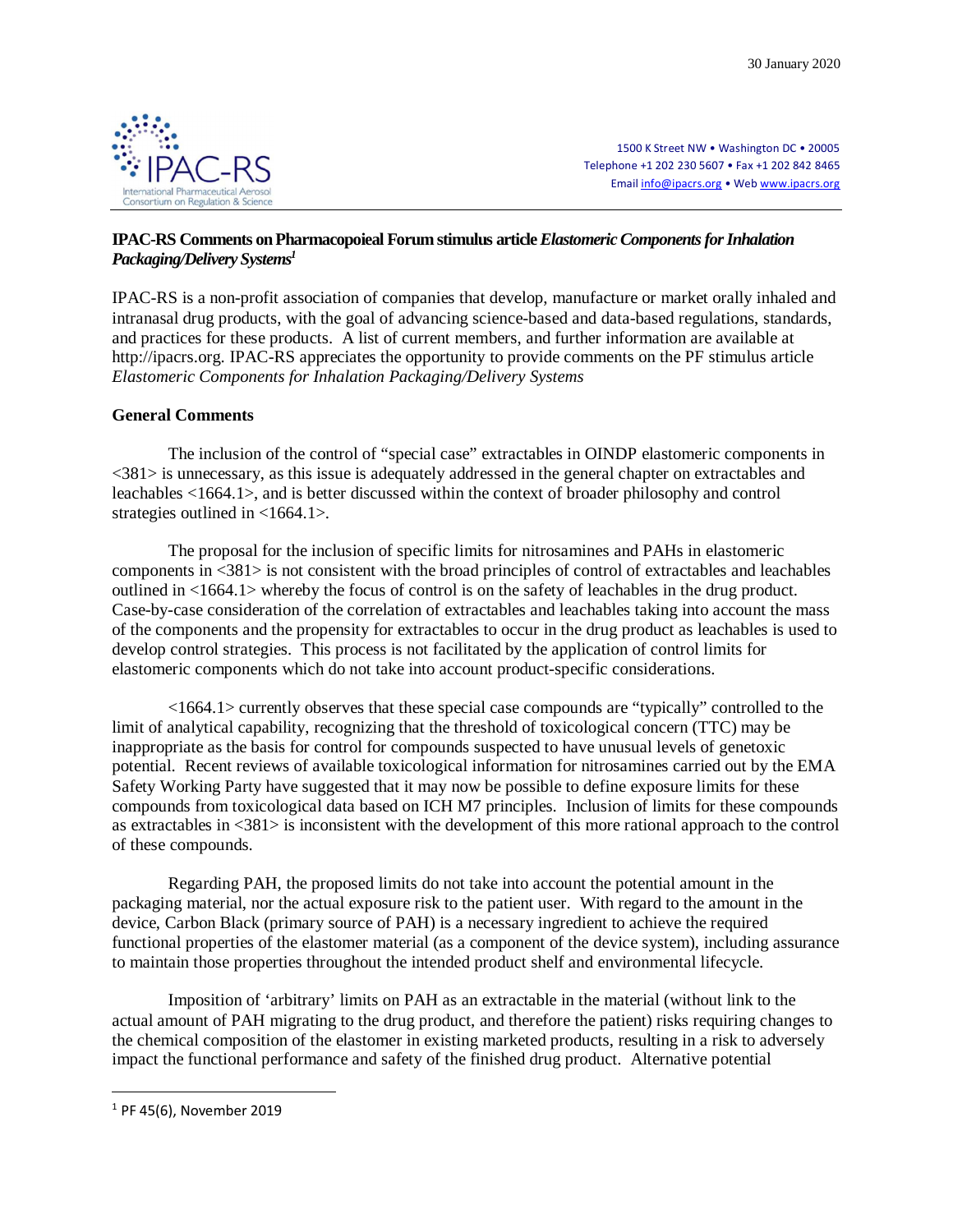approaches can include developing Permissible Daily Exposure (PDE) limits for PAHs as leachables in the drug product. Any acceptance criteria should be:

- 1. Based upon the appropriate sub-section of 21CFR (the reference used in the USP Stimuli paper is not appropriate for elastomer materials)
- 2. Based on the type of Carbon Black used (per the relevant 21CFR sub-section for elastomer materials)
- 3. Based upon actual safety data

## **Specific Comments**

#### 1. **Appropriate CFR Reference**

In the section *Polycyclic Aromatic Hydrocarbons > ACCEPTANCE CRITERIA* of the Stimuli paper, a reference for the maximum levels of PAH in Carbon Black is provided from 21CFR§178.3297(e). However, this is the chapter for colorants in polymers. Whereas, the appropriate reference for the scope of this USP<381> paper on elastomeric components should be 21CFR§177.2600.

While Carbon Black does find use in polymers as colorants, the primary (and perhaps only) intended function of Carbon Black in elastomers is as a reinforcing filler. Therefore, it is considered that 21CFR§177.2600 is the most appropriate reference to construct a proposal for acceptance criteria for PAHs.

## **2. Type of Carbon Black**

The Stimuli paper quotes only PAH content of the type, 'high purity furnace black'. 21CFR§178.3297(e), however, lists only type channel black. Further, 21CFR§177.2600 (section (v) *Fillers*) permits the use of either channel or furnace. High-purity carbon back appears to be undefined officially in criteria for PAH level. It does appear to be a grade specifically marketed by Cabot for polymers for food contact applications.

In polymers, Carbon Black is only present at a very small quantity. Carbon Black may be <1% w/w of the colorant mixture, and the colorant mixture may be less than 3% w/w of the total polymer component. Carbon Black plays no functional role in the required physical-mechanical properties of the finished component.

However, the probability to successfully engineer an elastomer with high purity Carbon Black for inhalation applications is considered to be low because the functional role of Carbon Black in elastomers is primary. Carbon Black is typically between 40-50% w/w of the elastomer formulation. Two or more different Carbon Black types may be required in the same elastomer to achieve the required functional characteristics and durability of elastomer seals for inhalation devices and products (static sealing under high compression; elasticity to maintain sealing integrity with moving parts; aggressive propellant formulations; wide range of temperature/humidity conditions in use for up to 3 years).

Various sources of commercially available Carbon Black (furnace and channel) may contain up to 1000 (one thousand) micrograms of PAH (total) per gram of Carbon Black<sup>2</sup>. Extraction studies on

 $\overline{a}$ 

<sup>2</sup> IARC Monographs, Vol. 93. Taylor et al., 1980. Zoccolillo et al., 1984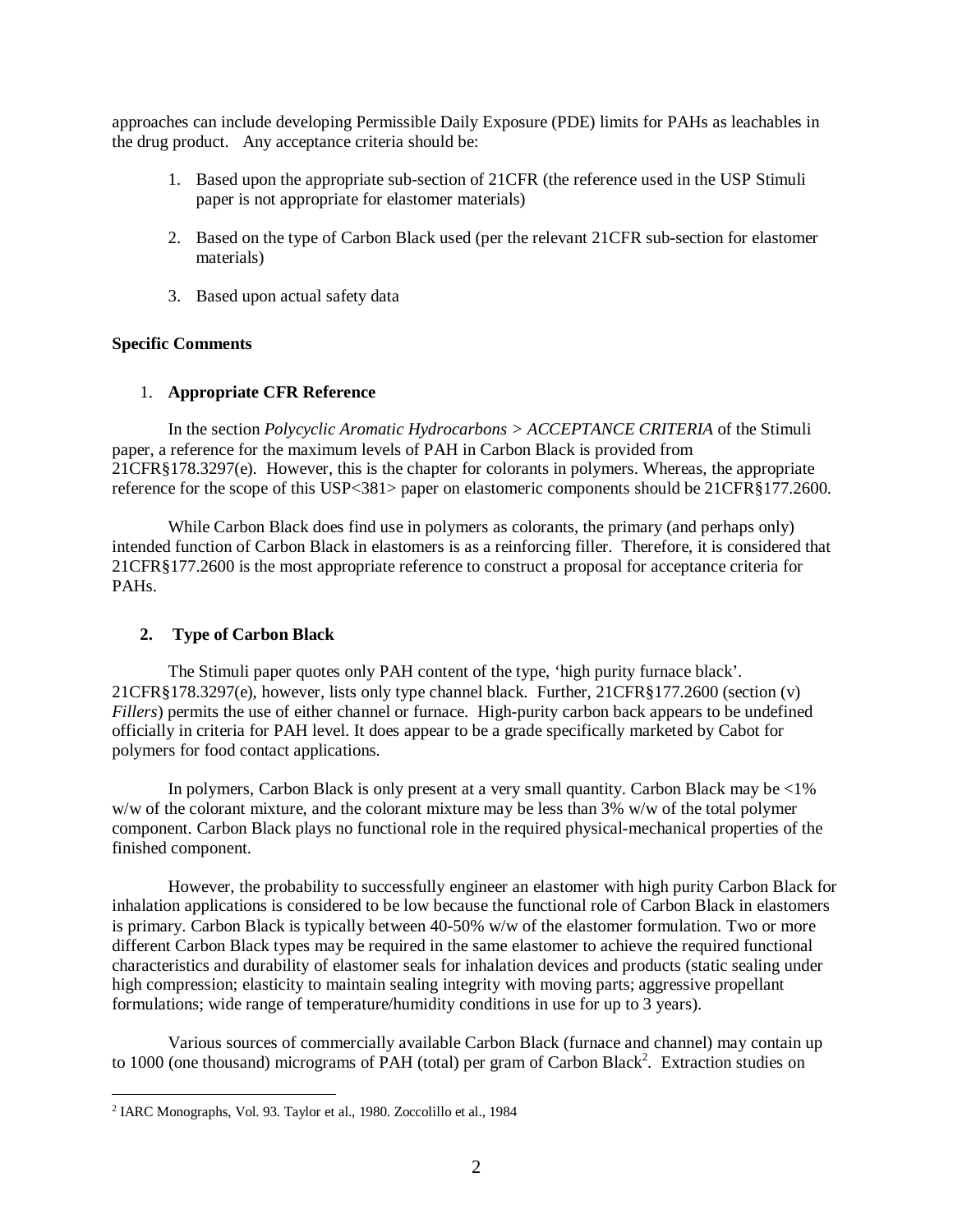existing elastomers (used in approved OINDP products) formulated with 40-50% Carbon Black confirms 200-300 micrograms total PAH per gram of elastomer.

In summary, the proposal of acceptance criteria for PAH based on a specific type of Carbon Black is not considered appropriate. It is also noted that existing approved inhalation applications have been approved using elastomers formulated with non-high purity Carbon Blacks (and in compliance with 21CFR§177.2600). The imposition of such criteria would require modification of the elastomer component materials, resulting in potential impact to the functional and performance safety of these products.

#### **3. Acceptance Criteria Based upon Safety Data**

The Stimuli paper proposes acceptance criteria for PAHs as extractables. An alternative approach could be for sponsors to develop Permissible Daily Exposure (PDE) limits for PAHs as leachables in the drug product, if needed, based upon risk evaluation. This is aligned with the content of the Stimuli paper, e.g., 'Limits should be based upon safety and data'.

While no PDE limits have yet been validated for PAHs, there are studies and existing exposure guidelines that companies could use. An example list is provided below, taken primarily from the Environmental Protection Agency (EPA) and the Office of Environmental Health Hazard Assessment (California). See the last page for sources, references, and abbreviations.

From this information, it may be seen that potential exists to establish data-derived limits for PDE, based upon actual risk to end-users (better assurance of public health).

There are three principal groups of data in the table below for the 17 individual PAHs:

- 1. Data from the Office of Environmental Health Hazard Assessment (OEHHA) providing limits for No Significant Risk Level (NSRL) in µg per day
- 2. Data from the Environmental Protection Agency (EPA) providing limits for Reference dose for Chronic Oral Exposure (from the NOEL, converted to µg per day from mg per kg body weight per day (for a 50kg nominal body weight))
- 3. Dietary intake data from the Hazardous Substances Data Bank (HSDB. US Govt National Institutes of Health)

EPA data is for studies via the oral route in mice (13 weeks) – these could thus be considered excessive. HSDB data does not infer any safe level. So, for example, stringent limits could be used to develop a PDE, although any specific approaches to deriving a PDE should be left to the sponsor.